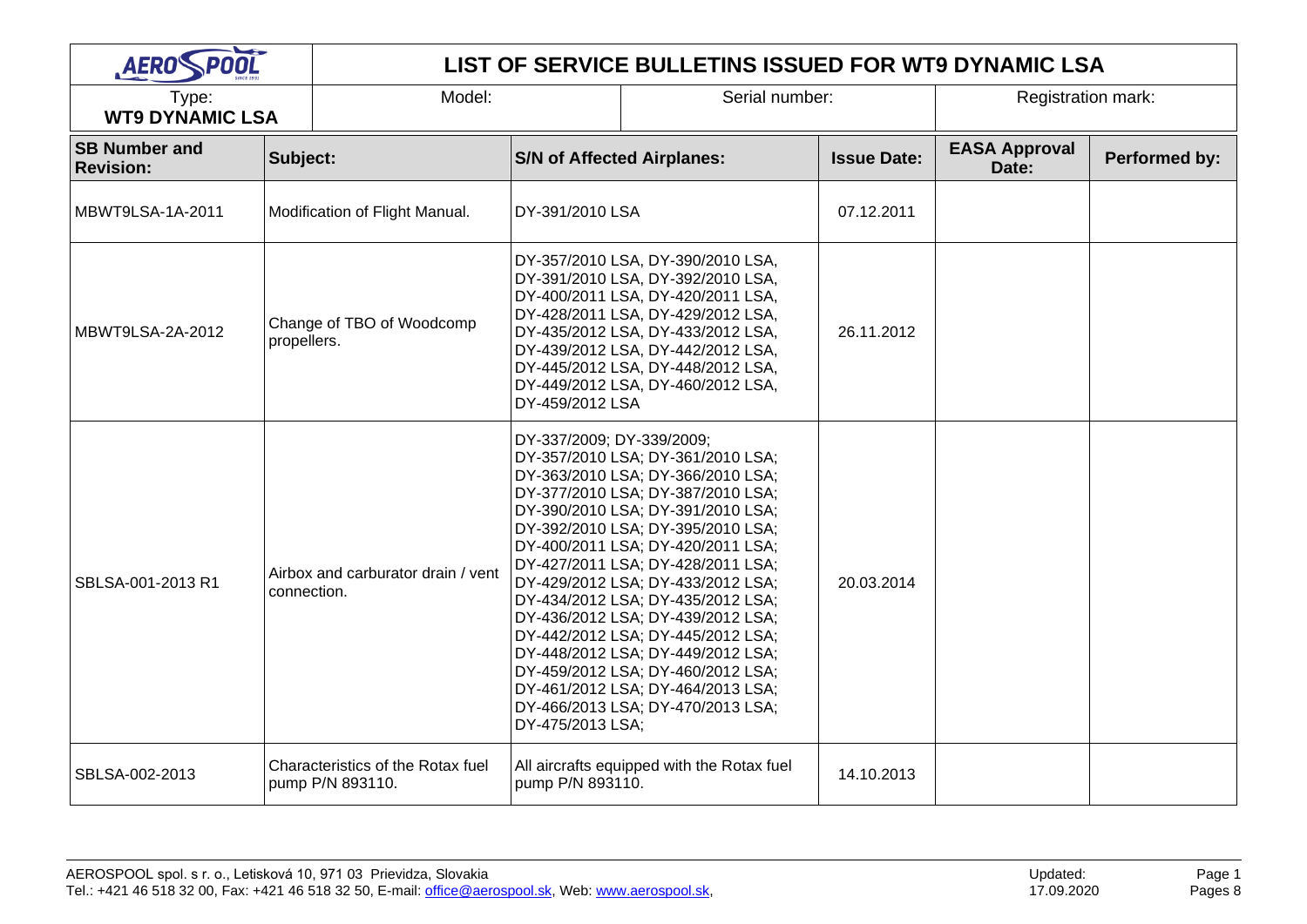| AEROSPOOL                                |                                                                                             | LIST OF SERVICE BULLETINS ISSUED FOR WT9 DYNAMIC LSA                                                                                                      |                                                                                                                                                                                                                                                                                                                                                |                |                    |                               |               |  |  |
|------------------------------------------|---------------------------------------------------------------------------------------------|-----------------------------------------------------------------------------------------------------------------------------------------------------------|------------------------------------------------------------------------------------------------------------------------------------------------------------------------------------------------------------------------------------------------------------------------------------------------------------------------------------------------|----------------|--------------------|-------------------------------|---------------|--|--|
| Type:<br><b>WT9 DYNAMIC LSA</b>          |                                                                                             | Model:                                                                                                                                                    |                                                                                                                                                                                                                                                                                                                                                | Serial number: |                    | <b>Registration mark:</b>     |               |  |  |
| <b>SB Number and</b><br><b>Revision:</b> | Subject:                                                                                    |                                                                                                                                                           | <b>S/N of Affected Airplanes:</b>                                                                                                                                                                                                                                                                                                              |                | <b>Issue Date:</b> | <b>EASA Approval</b><br>Date: | Performed by: |  |  |
| SBLSA-003-2014                           | Correction of TBO for propellers in<br>the aircraft documentation.                          |                                                                                                                                                           | DY-491/2013 LSA; DY-493/2014 LSA;<br>DY-494/2014 LSA; DY-496/2014 LSA;<br>DY-499/2014 LSA; DY-500/2014 LSA;<br>DY-501/2014 LSA                                                                                                                                                                                                                 |                | 23.06.2014         |                               |               |  |  |
| SBLSA-004-2014 R1                        | Periodic inspection of the float<br>buoyancy for Rotax Engine Type<br>912 and 914 (Series). |                                                                                                                                                           | Aircrafts equipped with the engines,<br>carburetors and floaters as defined<br>in the engine manufacturer's service<br>bulletins SB-912-065 / SB-912-065UL<br>and SB-914-046 / SB-914-046UL.                                                                                                                                                   |                | 16.10.2014         |                               |               |  |  |
| SBLSA-005-2014                           | (Series).                                                                                   | Change of measurement method<br>from cylinder head temperature to<br>coolant temperature for Rotax<br>Engine Type 912 and 914                             | DY-487/2013 LSA; DY-491/2013 LSA;<br>DY-493/2014 LSA; DY-494/2014 LSA;<br>DY-496/2014 LSA; DY-499/2014 LSA;<br>DY-500/2014 LSA; DY-501/2014 LSA;<br>DY-508/2014 LSA; DY-510/2014 LSA;<br>DY-514/2014 LSA<br>Other aircrafts equipped with<br>engines/cylinder heads identified by Rotax<br>Service Bulletins SB-912-066UL and<br>SB-914-047UL. |                | 18.12.2014         |                               |               |  |  |
| SBLSA-006-2015 R1                        |                                                                                             | Check of the manifold pressure<br>limits and marking in the Dynon<br>SkyView and manuals for<br>airplanes equipped with engines<br>Rotax Type 914 Series. | DY-400/2011 LSA; DY-420/2011 LSA;<br>DY-428/2011 LSA; DY-429/2012 LSA;<br>DY-433/2012 LSA; DY-435/2012 LSA;<br>DY-439/2012 LSA; DY-445/2012 LSA;<br>DY-459/2012 LSA; DY-468/2013 LSA;<br>DY-475/2013 LSA; DY-477/2013 LSA;<br>DY-479/2013 LSA; DY-485/2013 LSA;<br>DY-493/2014 LSA; DY-494/2014 LSA;<br>DY-500/2014 LSA; DY-510/2014 LSA;      |                | 27.03.2015         |                               |               |  |  |

 $\overline{\phantom{a}}$ 

Page 2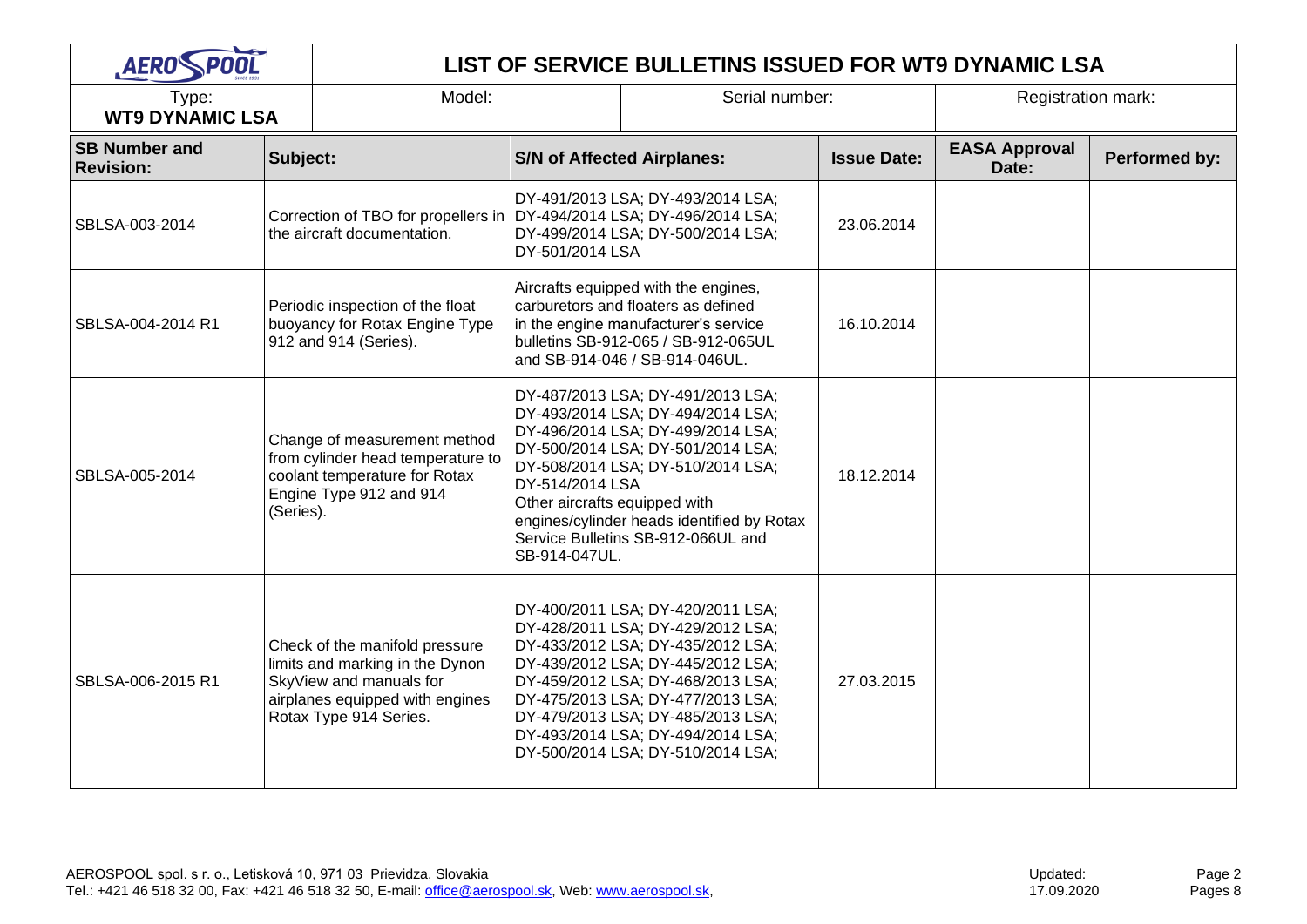| AEROSPOOL                                |          | LIST OF SERVICE BULLETINS ISSUED FOR WT9 DYNAMIC LSA                                          |                                                                                                                                                                                                                                                                                                                                           |                                                                                                                                                                                                                                                                                                                                           |                    |                               |               |  |
|------------------------------------------|----------|-----------------------------------------------------------------------------------------------|-------------------------------------------------------------------------------------------------------------------------------------------------------------------------------------------------------------------------------------------------------------------------------------------------------------------------------------------|-------------------------------------------------------------------------------------------------------------------------------------------------------------------------------------------------------------------------------------------------------------------------------------------------------------------------------------------|--------------------|-------------------------------|---------------|--|
| Type:<br><b>WT9 DYNAMIC LSA</b>          |          | Model:                                                                                        |                                                                                                                                                                                                                                                                                                                                           | Serial number:                                                                                                                                                                                                                                                                                                                            |                    | <b>Registration mark:</b>     |               |  |
| <b>SB Number and</b><br><b>Revision:</b> | Subject: |                                                                                               | <b>S/N of Affected Airplanes:</b>                                                                                                                                                                                                                                                                                                         |                                                                                                                                                                                                                                                                                                                                           | <b>Issue Date:</b> | <b>EASA Approval</b><br>Date: | Performed by: |  |
| SBLSA-007-2015                           |          | Replacement of water thermostat                                                               | DY-514/2014 LSA;                                                                                                                                                                                                                                                                                                                          | DY-487/2013 LSA; DY-491/2013 LSA;<br>DY-493/2014 LSA; DY-494/2014 LSA;<br>DY-496/2014 LSA; DY-499/2014 LSA;<br>DY-500/2014 LSA; DY-501/2014 LSA;<br>DY-508/2014 LSA; DY-510/2014 LSA;                                                                                                                                                     | 02.04.2015         |                               |               |  |
| SBLSA-008-2015                           |          | Installation of TURBO switch<br>guard for airplanes with engine<br>Rotax Type 914 Series.     | DY-400/2011 LSA; DY-420/2011 LSA;<br>DY-428/2011 LSA; DY-429/2012 LSA;<br>DY-433/2012 LSA; DY-435/2012 LSA;<br>DY-439/2012 LSA; DY-445/2012 LSA;<br>DY-459/2012 LSA; DY-468/2013 LSA;<br>DY-475/2013 LSA; DY-477/2013 LSA;<br>DY-479/2013 LSA; DY-485/2013 LSA;<br>DY-493/2014 LSA; DY-494/2014 LSA;<br>DY-500/2014 LSA; DY-510/2014 LSA; |                                                                                                                                                                                                                                                                                                                                           | 22.04.2015         |                               |               |  |
| SBLSA-009-2015                           |          | Replacement of rubber oil hose at<br>airplanes equipped with engine<br>Rotax Type 914 Series. |                                                                                                                                                                                                                                                                                                                                           | DY-400/2011 LSA; DY-420/2011 LSA;<br>DY-428/2011 LSA; DY-429/2012 LSA;<br>DY-433/2012 LSA; DY-435/2012 LSA;<br>DY-439/2012 LSA; DY-445/2012 LSA;<br>DY-459/2012 LSA; DY-468/2013 LSA;<br>DY-475/2013 LSA; DY-477/2013 LSA;<br>DY-479/2013 LSA; DY-485/2013 LSA;<br>DY-493/2014 LSA; DY-494/2014 LSA;<br>DY-500/2014 LSA; DY-510/2014 LSA; | 30.04.2015         |                               |               |  |
| SBLSA-010-2016                           |          | Installation of RDST Garmin GNC<br>255A / GTR 225A with 8.33 kHz<br>channel spacing.          | DY-470/2013 LSA;                                                                                                                                                                                                                                                                                                                          | DY-337/2009 LSA; DY-347/2010 LSA;<br>DY-363/2010 LSA; DY-377/2010 LSA;<br>DY-387/2010 LSA; DY-390/2010 LSA;<br>DY-391/2010 LSA; DY-395/2010 LSA;<br>DY-442/2012 LSA; DY-448/2012 LSA;<br>DY-449/2012 LSA; DY-460/2012 LSA;<br>DY-461/2012 LSA; DY-463/2013 LSA;                                                                           | 24.03.2016         |                               |               |  |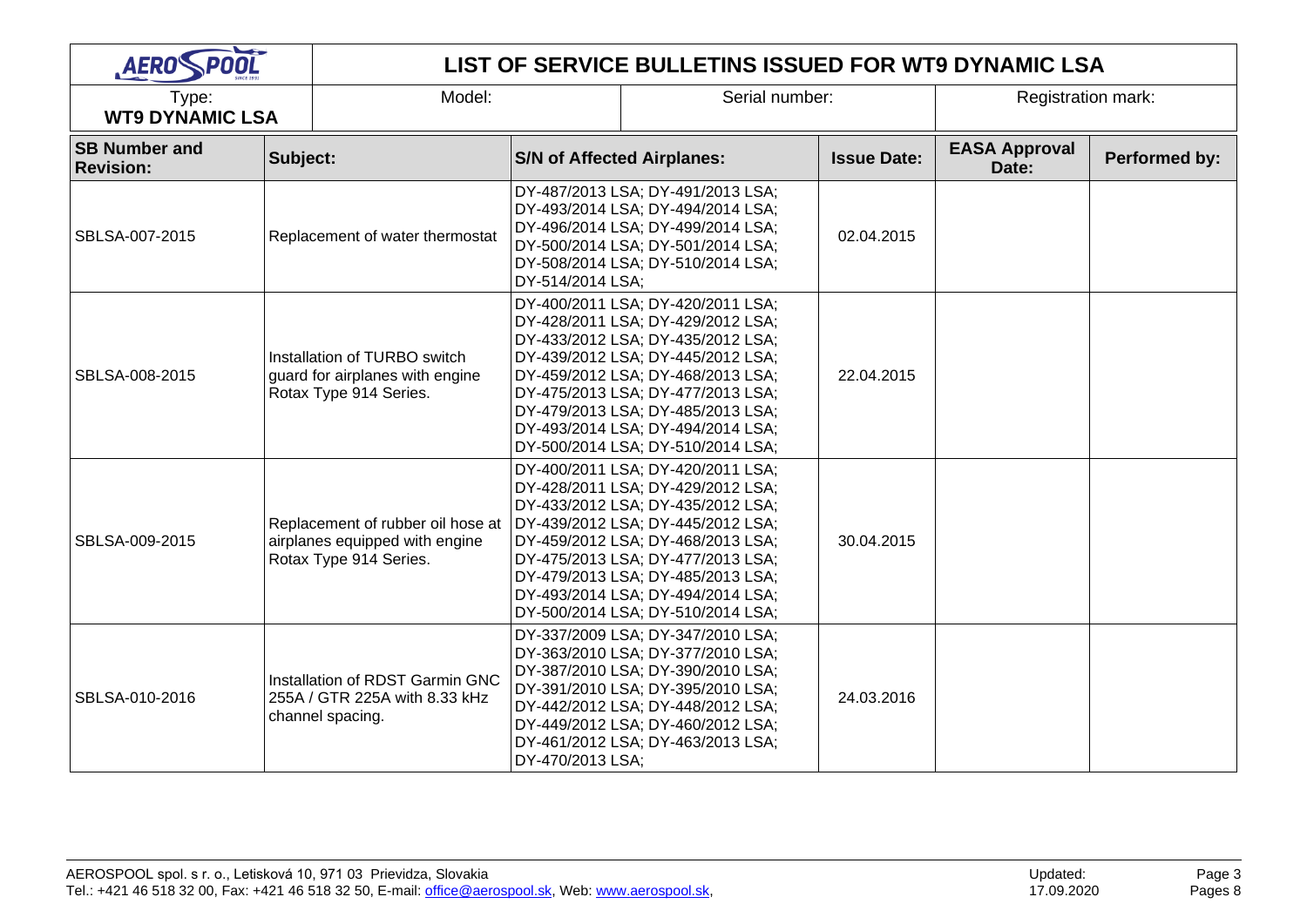| AEROSPOOL                                |          |                                                                                                                     | LIST OF SERVICE BULLETINS ISSUED FOR WT9 DYNAMIC LSA |                                                                                                                                                                                                                                                                                                                                                                                                                                                                                                                                                                                                                                                                                                                                                                                                                                                                             |                    |                               |               |  |  |  |
|------------------------------------------|----------|---------------------------------------------------------------------------------------------------------------------|------------------------------------------------------|-----------------------------------------------------------------------------------------------------------------------------------------------------------------------------------------------------------------------------------------------------------------------------------------------------------------------------------------------------------------------------------------------------------------------------------------------------------------------------------------------------------------------------------------------------------------------------------------------------------------------------------------------------------------------------------------------------------------------------------------------------------------------------------------------------------------------------------------------------------------------------|--------------------|-------------------------------|---------------|--|--|--|
| Type:<br><b>WT9 DYNAMIC LSA</b>          |          | Model:                                                                                                              |                                                      | Serial number:                                                                                                                                                                                                                                                                                                                                                                                                                                                                                                                                                                                                                                                                                                                                                                                                                                                              |                    | <b>Registration mark:</b>     |               |  |  |  |
| <b>SB Number and</b><br><b>Revision:</b> | Subject: |                                                                                                                     | <b>S/N of Affected Airplanes:</b>                    |                                                                                                                                                                                                                                                                                                                                                                                                                                                                                                                                                                                                                                                                                                                                                                                                                                                                             | <b>Issue Date:</b> | <b>EASA Approval</b><br>Date: | Performed by: |  |  |  |
| SBLSA-011-2016                           |          | Change of the emergency<br>procedure for recovery from an<br>inadvertent spin in the Pilot's<br>Operating Handbook. | DY-485/2013 LSA;                                     | DY-337/2009; DY-428/2011 LSA;<br>DY-461/2012 LSA; DY-487/2013 LSA;<br>DY-347/2010 LSA; DY-429/2012 LSA;<br>DY-463/2013 LSA; DY-491/2013 LSA;<br>DY-363/2010 LSA; DY-433/2012 LSA;<br>DY-464/2013 LSA; DY-493/2014 LSA;<br>DY-366/2010 LSA; DY-434/2012 LSA;<br>DY-466/2013 LSA; DY-494/2014 LSA;<br>DY-377/2010 LSA; DY-435/2012 LSA;<br>DY-468/2013 LSA; DY-496/2014 LSA;<br>DY-387/2010 LSA; DY-436/2012 LSA;<br>DY-470/2013 LSA; DY-499/2014 LSA;<br>DY-391/2010 LSA; DY-439/2012 LSA;<br>DY-473/2013 LSA; DY-500/2014 LSA;<br>DY-392/2010 LSA; DY-442/2012 LSA;<br>DY-475/2013 LSA; DY-501/2014 LSA;<br>DY-395/2010 LSA; DY-445/2012 LSA;<br>DY-477/2013 LSA; DY-508/2014 LSA;<br>DY-400/2011 LSA; DY-449/2012 LSA;<br>DY-479/2013 LSA; DY-510/2014 LSA;<br>DY-420/2011 LSA; DY-459/2012 LSA;<br>DY-480/2013 LSA; DY-514/2013 LSA;<br>DY-427/2011 LSA; DY-460/2012 LSA; | 02.11.2016         |                               |               |  |  |  |

 $\overline{\phantom{a}}$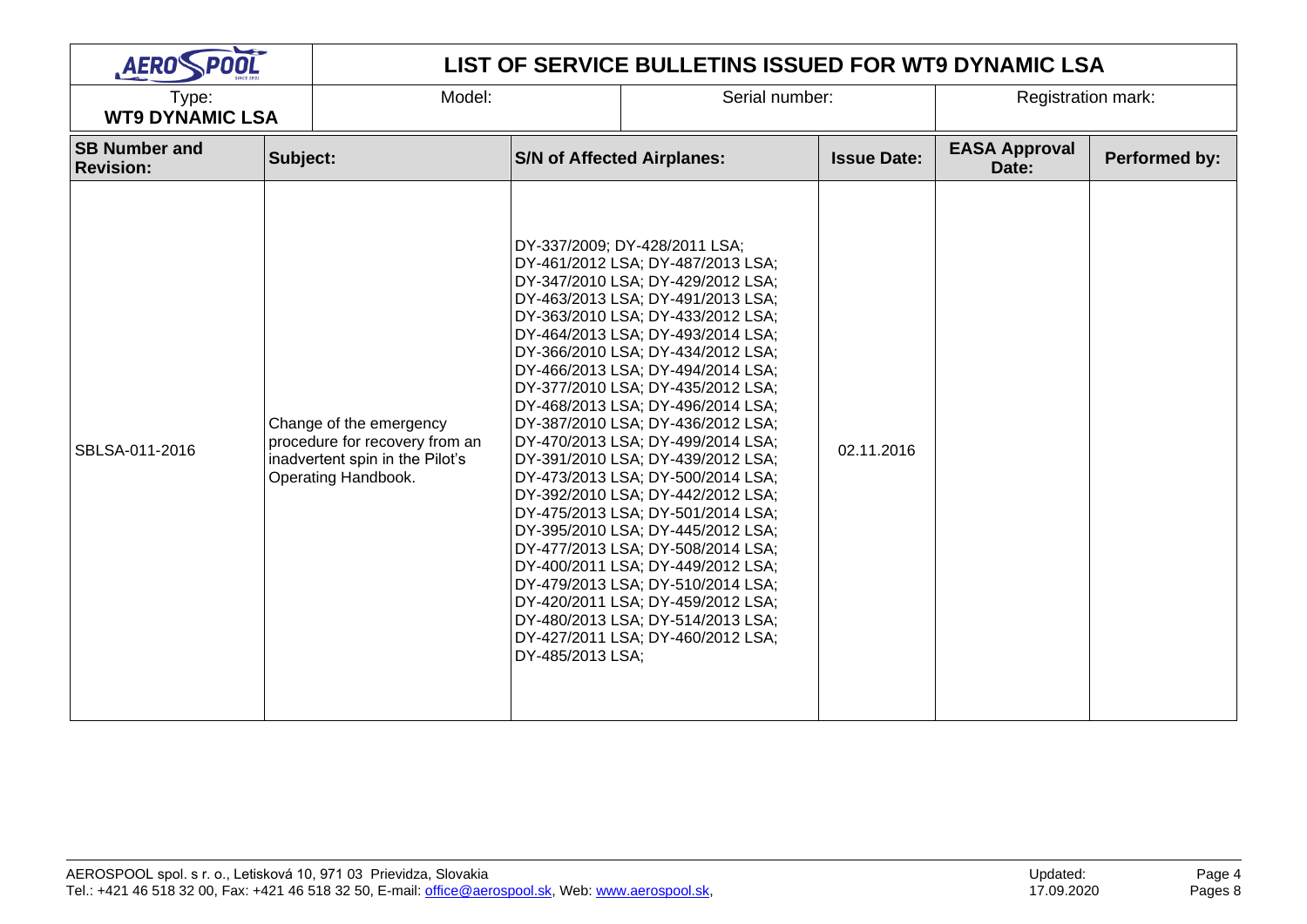| <b>AERO POOL</b>                         |            | LIST OF SERVICE BULLETINS ISSUED FOR WT9 DYNAMIC LSA                                                                                                                          |                                                                                                                                                                                                                                                                                                                                                                                                                                                                                                                                                    |                |                    |                               |               |  |  |
|------------------------------------------|------------|-------------------------------------------------------------------------------------------------------------------------------------------------------------------------------|----------------------------------------------------------------------------------------------------------------------------------------------------------------------------------------------------------------------------------------------------------------------------------------------------------------------------------------------------------------------------------------------------------------------------------------------------------------------------------------------------------------------------------------------------|----------------|--------------------|-------------------------------|---------------|--|--|
| Type:<br><b>WT9 DYNAMIC LSA</b>          |            | Model:                                                                                                                                                                        |                                                                                                                                                                                                                                                                                                                                                                                                                                                                                                                                                    | Serial number: |                    | <b>Registration mark:</b>     |               |  |  |
| <b>SB Number and</b><br><b>Revision:</b> | Subject:   |                                                                                                                                                                               | <b>S/N of Affected Airplanes:</b>                                                                                                                                                                                                                                                                                                                                                                                                                                                                                                                  |                | <b>Issue Date:</b> | <b>EASA Approval</b><br>Date: | Performed by: |  |  |
| SBLSA-012-2016 R1                        |            | Installation of Ballistic Rescue<br>System Magnum 601.<br>Change of the emergency<br>procedure for recovery from an<br>inadvertent spin in the Pilot's<br>Operating Handbook. | DY-390/2010 LSA; DY-448/2012 LSA;                                                                                                                                                                                                                                                                                                                                                                                                                                                                                                                  |                | 06.09.2017         |                               |               |  |  |
| SBLSA-013-2016                           | protector. | Installation of EPS actuator                                                                                                                                                  | DY-337/2009; DY-347/2010 LSA;<br>DY-363/2010 LSA; DY-366/2010 LSA;<br>DY-377/2010 LSA; DY-387/2010 LSA;<br>DY-391/2010 LSA; DY-392/2010 LSA;<br>DY-395/2010 LSA; DY-400/2011 LSA;<br>DY-420/2011 LSA; DY-427/2011 LSA;<br>DY-428/2011 LSA; DY-429/2012 LSA;<br>DY-433/2012 LSA; DY-434/2012 LSA;<br>DY-435/2012 LSA; DY-436/2012 LSA;<br>DY-439/2012 LSA; DY-442/2012 LSA;<br>DY-445/2012 LSA; DY-449/2012 LSA;<br>DY-459/2012 LSA; DY-460/2012 LSA;<br>DY-461/2012 LSA; DY-464/2013 LSA;<br>DY-466/2013 LSA; DY-470/2013 LSA;<br>DY-475/2013 LSA; |                | 16.12.2016         |                               |               |  |  |
| SBLSA-014-2017                           |            | Propeller data correction in the<br>POH and AMM.                                                                                                                              | DY-464/2013 LSA;                                                                                                                                                                                                                                                                                                                                                                                                                                                                                                                                   |                | 12.05.2017         |                               |               |  |  |
| SBLSA-901-2018                           |            | Transition of the WT9 Dynamic<br><b>LSA aircraft for the Permanent</b><br>Flight Conditions (P-FC).                                                                           | DY-436/2012 LSA                                                                                                                                                                                                                                                                                                                                                                                                                                                                                                                                    |                | 12.11.2018         |                               |               |  |  |
| SBLSA-902-2018                           |            | Transition of the WT9 Dynamic<br><b>LSA aircraft for the Permanent</b><br>Flight Conditions (P-FC).                                                                           | DY-514/2014 LSA                                                                                                                                                                                                                                                                                                                                                                                                                                                                                                                                    |                | 12.11.2018         |                               |               |  |  |
| SBLSA-903-2018                           |            | Transition of the WT9 Dynamic<br><b>LSA aircraft for the Permanent</b><br>Flight Conditions (P-FC).                                                                           | DY-377/2010 LSA                                                                                                                                                                                                                                                                                                                                                                                                                                                                                                                                    |                | 12.11.2018         |                               |               |  |  |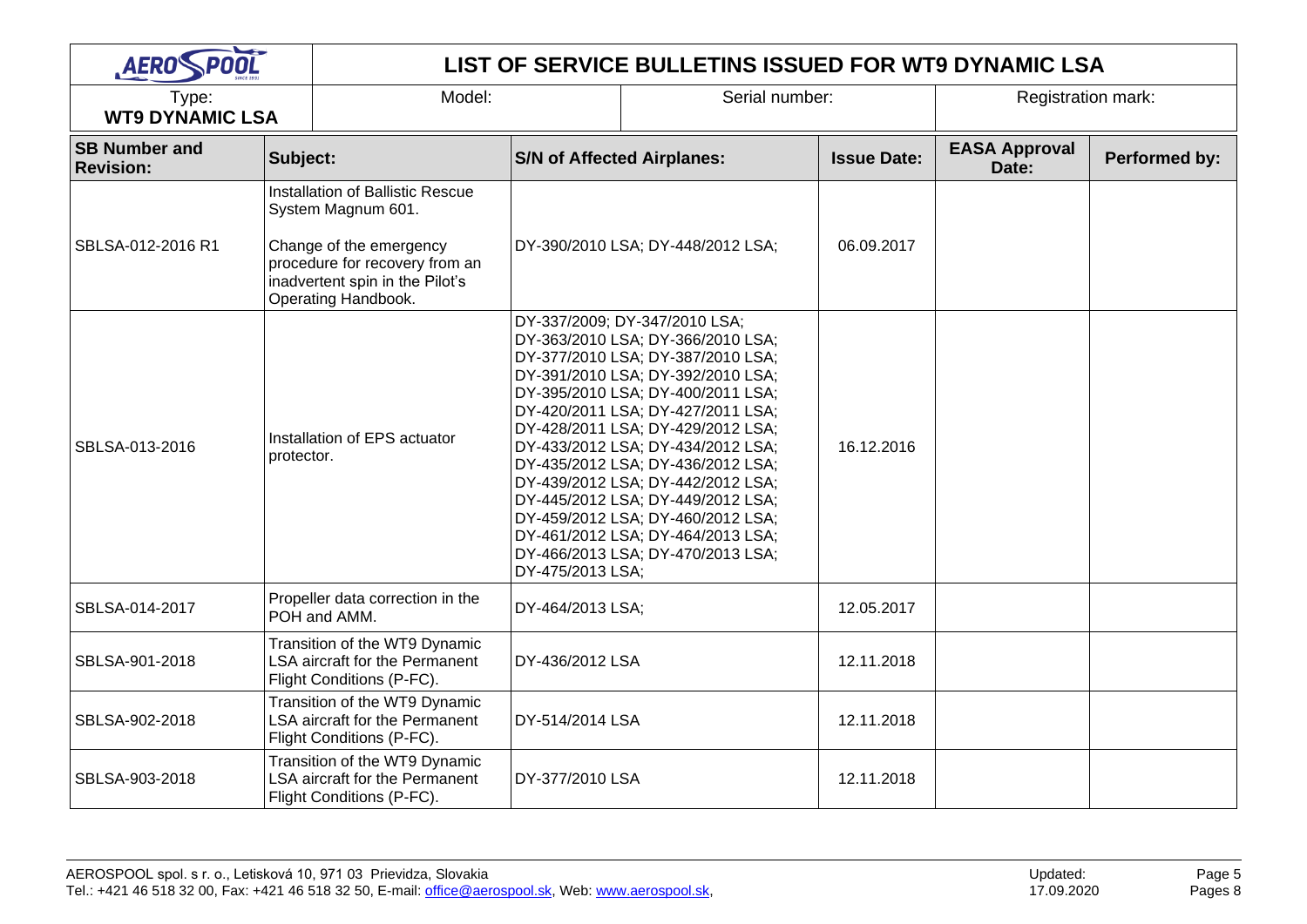| <b>AERO POOL</b>                         |                                                                                              | LIST OF SERVICE BULLETINS ISSUED FOR WT9 DYNAMIC LSA                                                |                 |                                   |            |                               |               |  |
|------------------------------------------|----------------------------------------------------------------------------------------------|-----------------------------------------------------------------------------------------------------|-----------------|-----------------------------------|------------|-------------------------------|---------------|--|
| Type:<br><b>WT9 DYNAMIC LSA</b>          |                                                                                              | Model:                                                                                              |                 | Serial number:                    |            | Registration mark:            |               |  |
| <b>SB Number and</b><br><b>Revision:</b> | Subject:                                                                                     |                                                                                                     |                 | <b>S/N of Affected Airplanes:</b> |            | <b>EASA Approval</b><br>Date: | Performed by: |  |
| SBLSA-904-2018                           |                                                                                              | Transition of the WT9 Dynamic<br>LSA aircraft for the Permanent<br>Flight Conditions (P-FC).        | DY-395/2010 LSA |                                   | 21.11.2018 |                               |               |  |
| SBLSA-905-2018                           | Transition of the WT9 Dynamic<br>LSA aircraft for the Permanent<br>Flight Conditions (P-FC). |                                                                                                     | DY-487/2013 LSA |                                   | 21.11.2018 |                               |               |  |
| SBLSA-906-2018                           | Transition of the WT9 Dynamic<br>LSA aircraft for the Permanent<br>Flight Conditions (P-FC). |                                                                                                     | DY-480/2013 LSA |                                   | 21.11.2018 |                               |               |  |
| SBLSA-907-2018                           |                                                                                              | Transition of the WT9 Dynamic<br>LSA aircraft for the Permanent<br>Flight Conditions (P-FC).        | DY-464/2013 LSA |                                   | 21.11.2018 |                               |               |  |
| SBLSA-908-2018                           |                                                                                              | Transition of the WT9 Dynamic<br>LSA aircraft for the Permanent<br>Flight Conditions (P-FC).        | DY-434/2012 LSA |                                   | 21.11.2018 |                               |               |  |
| SBLSA-909-2018                           |                                                                                              | Transition of the WT9 Dynamic<br>LSA aircraft for the Permanent<br>Flight Conditions (P-FC).        | DY-427/2011 LSA |                                   | 21.11.2018 |                               |               |  |
| SBLSA-910-2018                           |                                                                                              | Transition of the WT9 Dynamic<br>LSA aircraft for the Permanent<br>Flight Conditions (P-FC).        | DY-363/2010 LSA |                                   | 21.11.2018 |                               |               |  |
| SBLSA-911-2018                           |                                                                                              | Transition of the WT9 Dynamic<br>LSA aircraft for the Permanent<br>Flight Conditions (P-FC).        | DY-337/2009     |                                   | 21.11.2018 |                               |               |  |
| SBLSA-912-2019                           |                                                                                              | Transition of the WT9 Dynamic<br>LSA aircraft for the Permanent<br>Flight Conditions (P-FC).        | DY-463/2013 LSA |                                   | 11.09.2019 |                               |               |  |
| SBLSA-913-2019                           |                                                                                              | Transition of the WT9 Dynamic<br>LSA aircraft for the Permanent<br>Flight Conditions (P-FC).        | DY-390/2010 LSA |                                   | 11.09.2019 |                               |               |  |
| SBLSA-914-2019                           |                                                                                              | Transition of the WT9 Dynamic<br><b>LSA aircraft for the Permanent</b><br>Flight Conditions (P-FC). | DY-392/2010 LSA |                                   | 11.09.2019 |                               |               |  |

Page 6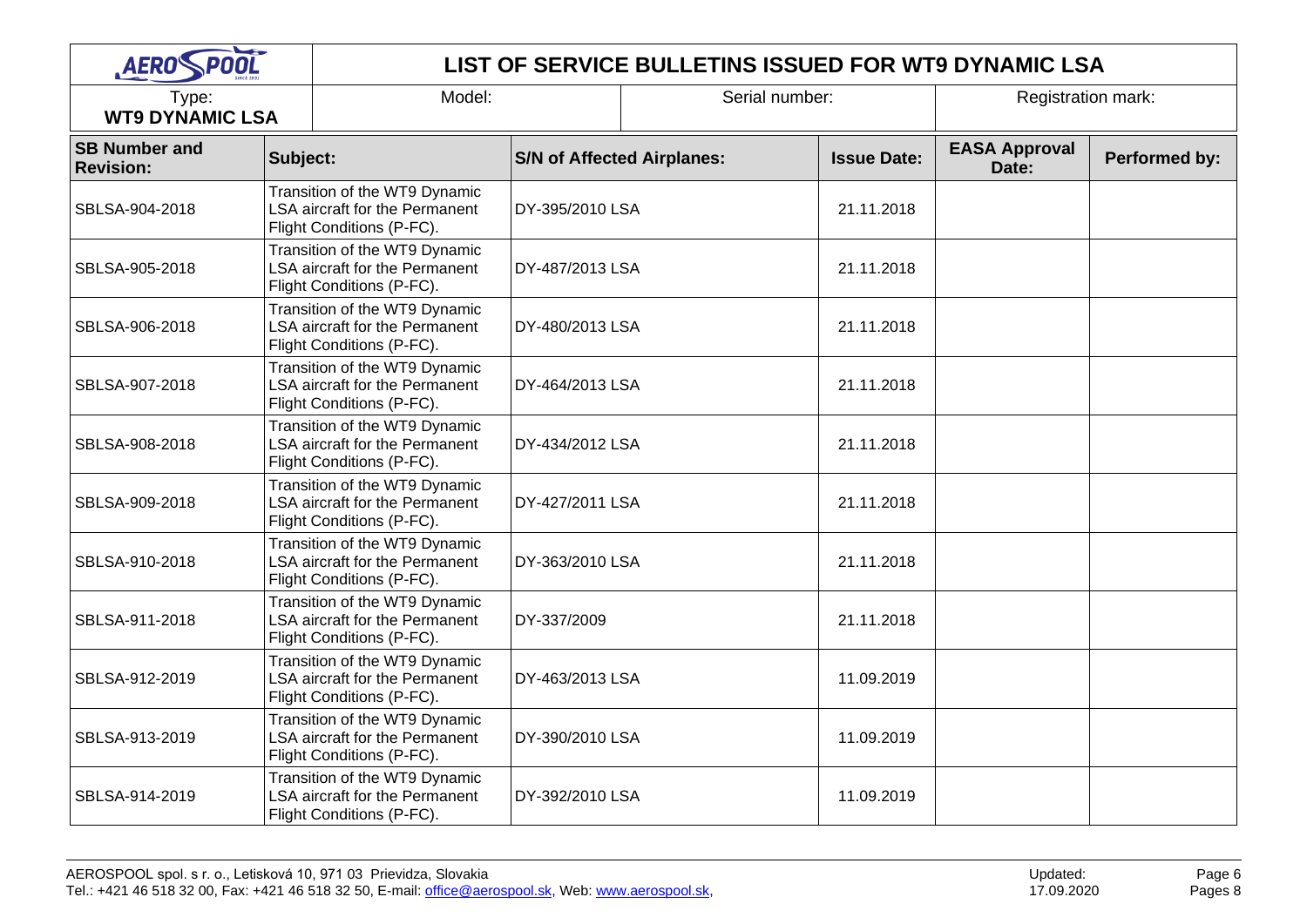| <b>AERO POOL</b>                         |                                                                                              | LIST OF SERVICE BULLETINS ISSUED FOR WT9 DYNAMIC LSA                                                |                 |                                   |            |                               |               |  |  |
|------------------------------------------|----------------------------------------------------------------------------------------------|-----------------------------------------------------------------------------------------------------|-----------------|-----------------------------------|------------|-------------------------------|---------------|--|--|
| Type:<br><b>WT9 DYNAMIC LSA</b>          |                                                                                              | Model:                                                                                              |                 | Serial number:                    |            | Registration mark:            |               |  |  |
| <b>SB Number and</b><br><b>Revision:</b> | Subject:                                                                                     |                                                                                                     |                 | <b>S/N of Affected Airplanes:</b> |            | <b>EASA Approval</b><br>Date: | Performed by: |  |  |
| SBLSA-915-2019 R1                        |                                                                                              | Transition of the WT9 Dynamic<br>LSA aircraft for the Permanent<br>Flight Conditions (P-FC).        | DY-448/2012 LSA |                                   | 09.12.2019 |                               |               |  |  |
| SBLSA-916-2019                           |                                                                                              | Transition of the WT9 Dynamic<br>LSA aircraft for the Permanent<br>Flight Conditions (P-FC).        | DY-508/2014 LSA |                                   | 11.09.2019 |                               |               |  |  |
| SBLSA-917-2019 R1                        | Transition of the WT9 Dynamic<br>LSA aircraft for the Permanent<br>Flight Conditions (P-FC). |                                                                                                     | DY-496/2014 LSA |                                   | 17.01.2020 |                               |               |  |  |
| SBLSA-918-2019                           |                                                                                              | Transition of the WT9 Dynamic<br>LSA aircraft for the Permanent<br>Flight Conditions (P-FC).        | DY-499/2014 LSA |                                   | 11.09.2019 |                               |               |  |  |
| SBLSA-919-2019                           |                                                                                              | Transition of the WT9 Dynamic<br><b>LSA aircraft for the Permanent</b><br>Flight Conditions (P-FC). | DY-501/2014 LSA |                                   | 11.09.2019 |                               |               |  |  |
| SBLSA-920-2019                           |                                                                                              | Transition of the WT9 Dynamic<br>LSA aircraft for the Permanent<br>Flight Conditions (P-FC).        | DY-491/2013 LSA |                                   | 11.09.2019 |                               |               |  |  |
| SBLSA-921-2020                           |                                                                                              | Transition of the WT9 Dynamic<br>LSA aircraft for the Permanent<br>Flight Conditions (P-FC).        | DY-387/2010 LSA |                                   | 30.06.2020 |                               |               |  |  |
| SBLSA-924-2020                           |                                                                                              | Transition of the WT9 Dynamic<br>LSA aircraft for the Permanent<br>Flight Conditions (P-FC).        | DY-442/2012 LSA |                                   | 03.07.2020 |                               |               |  |  |
| SBLSA-925-2020                           |                                                                                              | Transition of the WT9 Dynamic<br>LSA aircraft for the Permanent<br>Flight Conditions (P-FC).        | DY-366/2010 LSA |                                   | 03.07.2020 |                               |               |  |  |
| SBLSA-926-2020                           |                                                                                              | Transition of the WT9 Dynamic<br>LSA aircraft for the Permanent<br>Flight Conditions (P-FC).        | DY-461/2012 LSA |                                   | 03.07.2020 |                               |               |  |  |
| SBLSA-927-2020                           |                                                                                              | Transition of the WT9 Dynamic<br><b>LSA aircraft for the Permanent</b><br>Flight Conditions (P-FC). | DY-466/2013 LSA |                                   | 03.07.2020 |                               |               |  |  |

Page 7